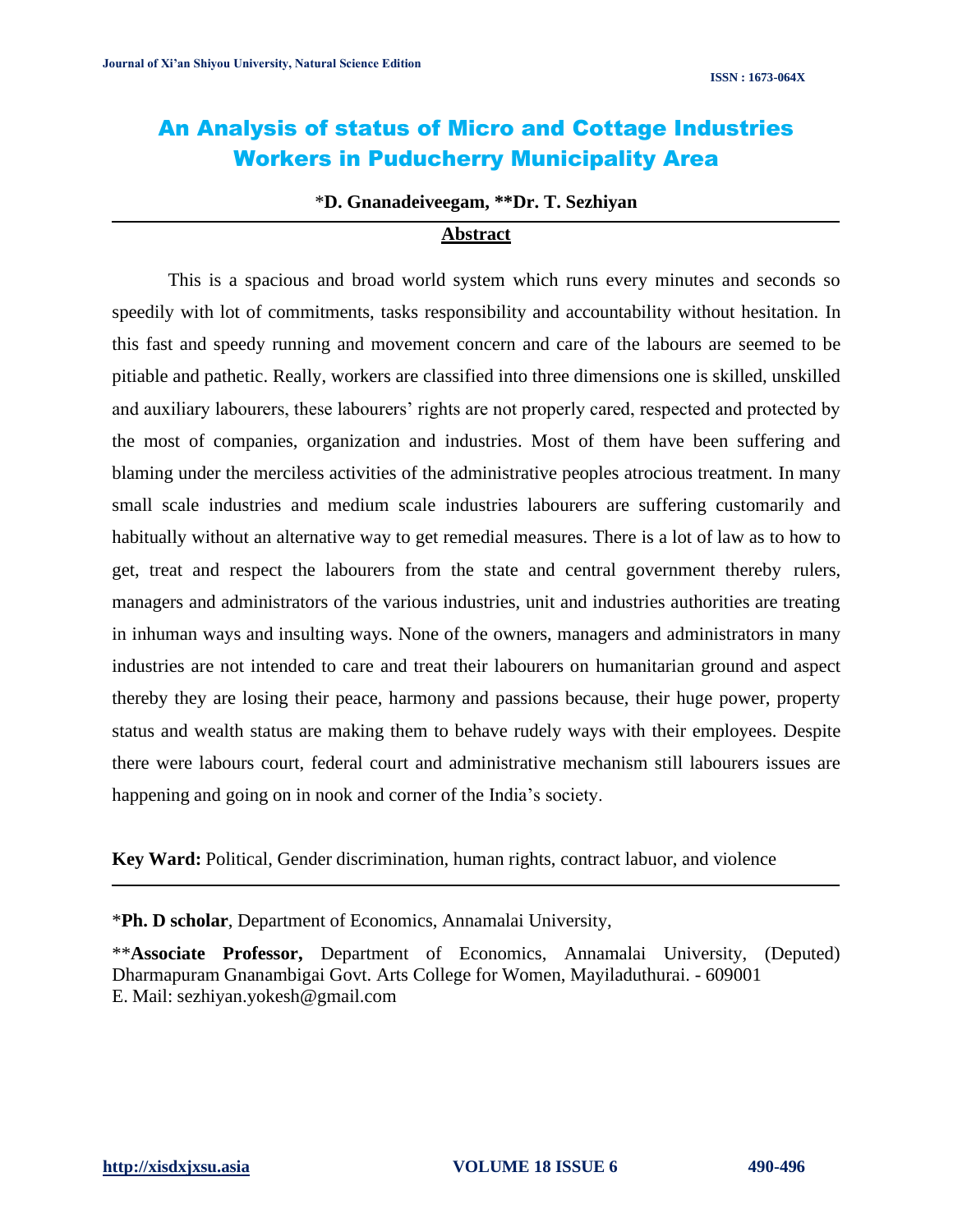**ISSN : 1673-064X**

# **An Analysis of status of Micro and Cottage Industries Workers in Puducherry Municipality Area**

# **Introduction**

Many Nations, both developed and developing exteriorized that the small industry sector is a useful vehicle for growth, in the later for the creation of new employment opportunities on a wide scale in the shortest possible time. Small and Medium enterprises account for approximately 80 percent of the private sector industrial workers and hence occupy an important position in the industrial structure of Japan. The employment creating capacity of the small and medium enterprises in Japan has been seen to be larger than that in Germany or United States (Berkeley, 1967).

Micro, Medium and Small scale industries constitute the key link in the process of socioeconomic transformation of underdeveloped social structures. It is, no doubt, true that in the case of dominantly rural countries, process of transformation either germinating within the rural segment or bringing the later within its orbit of influence will play a crucial role and should, therefore, occupy an important position in their development strategy. It is, however, equally true that rural and urban processes are inseparably interwoven in the socioeconomic fabric. Rural development cannot be operationalised outside the total developmental process straddling the rural-urban continuum. It constitutes a large component of the system is interdependence of vertical shifts of the workforce from the primary to the secondary sector which articulate the total development process. Its contribution to the Industrial development is quite unique.

The Government of India, Union Territories and state governments through different agencies and institutions sponsored by them are pursuing a policy of protecting and promoting small industry. The Village and Small Scale industries Sector (VSI) have an important place in the industrial structure of Indian economy. It provides employment to a large section of working force and contributes significantly towards the goods produced and exported by the manufacturing sector. The VSI sector stands next only to agriculture in terms of employment; on value added it contributes about fifty percent that of the manufacturing sector and in the matter of exports, its share is more than one third of the total exports made by the country.

The Village and Small Scale industries sector consists of two segments viz. modern and traditional. The village and cottage industries such as handloom, khadi and other allied village industries, handicrafts, Seri-culture and coir form the traditional segment while the modern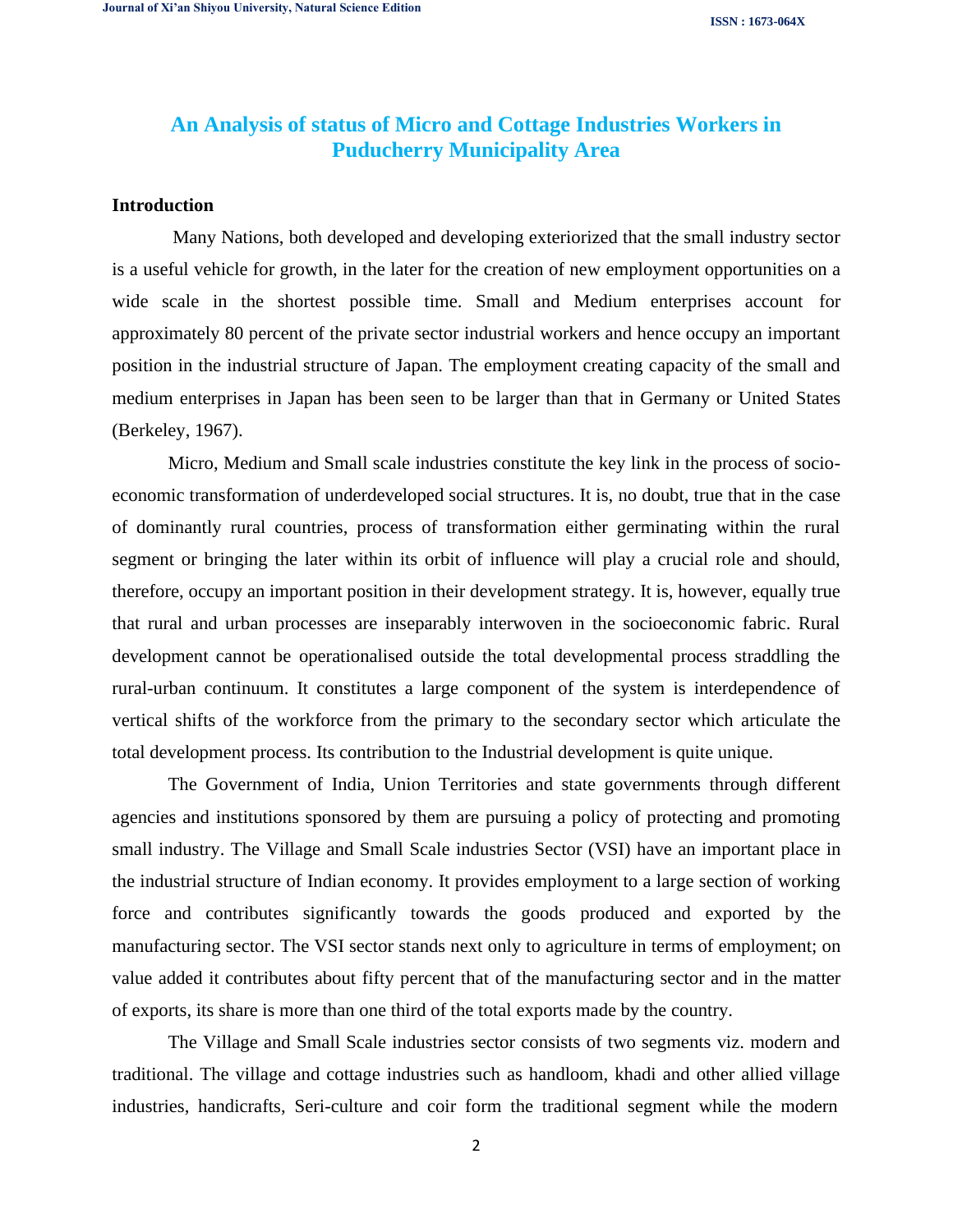sector consists of a wide range of modern small scale industries. The role of village and cottage industries in a developing country like India cannot be over emphasized. Developing countries are characterized as labour abundant and capital scarce. Large industries with their stress on latest technical know-how requiring enormous capital investment cannot absorb the growing number of unemployed in the country. On the other hand, village and cottage crafts which employ labour intensive techniques of manufacture can provide immense employment opportunities to masses.

Puducherry Union Territory has all the basic infrastructure and resources for the development of small and tiny industries. Further, the incentives given by the Puducherry Union Territory government and various industrial development agencies of the Union Territory and the commune have also added to the advantage for accelerating the industrial progress. As there are about 78 large and 278 medium scale and 3964 small scale and cottage industries, there is a scope for the growth of ancillary industries, to meet the requirement of these industries, by manufacturing components and spare parts. The leather, coir, furniture, oil, jute, hand crafts products and food processing industries have more units in the Union Territory, the growth of which can be augmented by increasing agricultural production and utilizing barren and cultivable land and fallow land available in the Union Territory. Coir, jute and furniture is a fast growing, renewable, widespread, low cost, environment enhancing resource with great potential to improve poverty alleviation and environment conservation (Xuhe, 2003).

### **Problems of micro and cottage industries workers**

The Puducherry Union Territory has large number of micro and cottage units and they faced several type of discrimination in various ways. The problems may find out and grouped in some heads as they follow. a) Political discrimination, b) religious discrimination and c) gender discrimination. The Puducherry government makes some legal set up to reduce the problems by administrative set ups. The laws which were established in favour of the weaker and labourers section's development are not properly left by the ruling and wealthy class in India with an interest to subjugate and subdue marginalized and weaker section's social, economical and political rights.

### **Political Discrimination**

At the moment and second of India's social and political scenario people who are sound and healthy in political, property and wealth status are able to determine political, social justice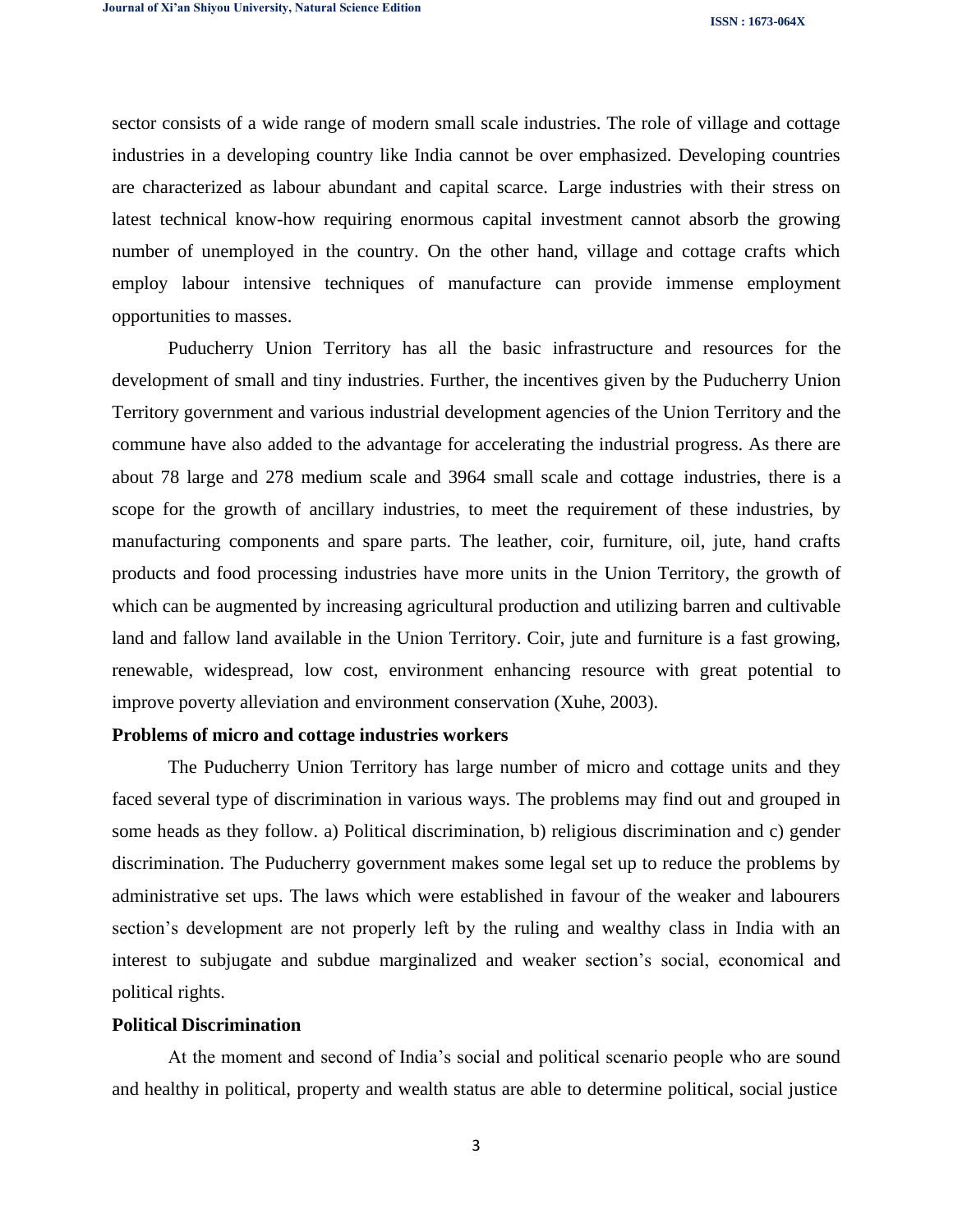**ISSN : 1673-064X**

of the poor people and give benefits and welfares to them of they like to develop their life. In 75 years of the India's Independence none of the leaders are thought to bring out changes in the poor and weaker sections life and career except elevating their social, economical and political images on account of implementing pro-poor people policies, all these policies are not enjoyed and harvested by the weaker sections and marginalized community of the India's civil society. Despite there were laws still problem and crises are happing against the labour and weaker sections in more organizations and companies without any genuine reasons. Problems, worries and sadness of the weaker and marginalized sections in various companies and administrative places are going on without solution and remedial measures because officer who are liable and responsible to resolve their problems are becoming subject to elite class money and property power. Very often officers are appointed for the welfare and benefit of the labourers and weaker sections are lured by the elite class political power and money power therefore they are unable to look at labourers issues and problems, this trend has been in Indian administration since so long back with an intention to prevent bottom people to touch social and economical developments. Includes membership in a political party; expressed political party; expressed political, sociopolitical, or moral attitudes, or civic commitment. Workers should be protected against discrimination in employment based on activities expressing their political views but this protection does not extend to politically motivated acts of violence.

### **Religious Discrimination**

Includes distinctions made on the basis of the expression of religious beliefs or membership in a religious group. This also includes discrimination against people who do not ascribe to a particular religious belief or are atheists. Although discrimination on the bases for imposing requirements in the workplace which restrict the workers freedom to practice a particular religion. For instance a religion may prohibit work on a day different form the day of the rest established by the law or custom; a religion may require special type of clothing which may not be compatible with safety equipment; a religion may prescribe dietary restrictions or daily routines during work hours which may be difficult for the establishment to fully accommodate; or an employment position may require an oath incompatible with a religious belief or practice. In these cases the workers right to practice fully his or her faith or belief at the workplace needs to be weighed against the need to meet genuine requirements inherent in the job or operational requirements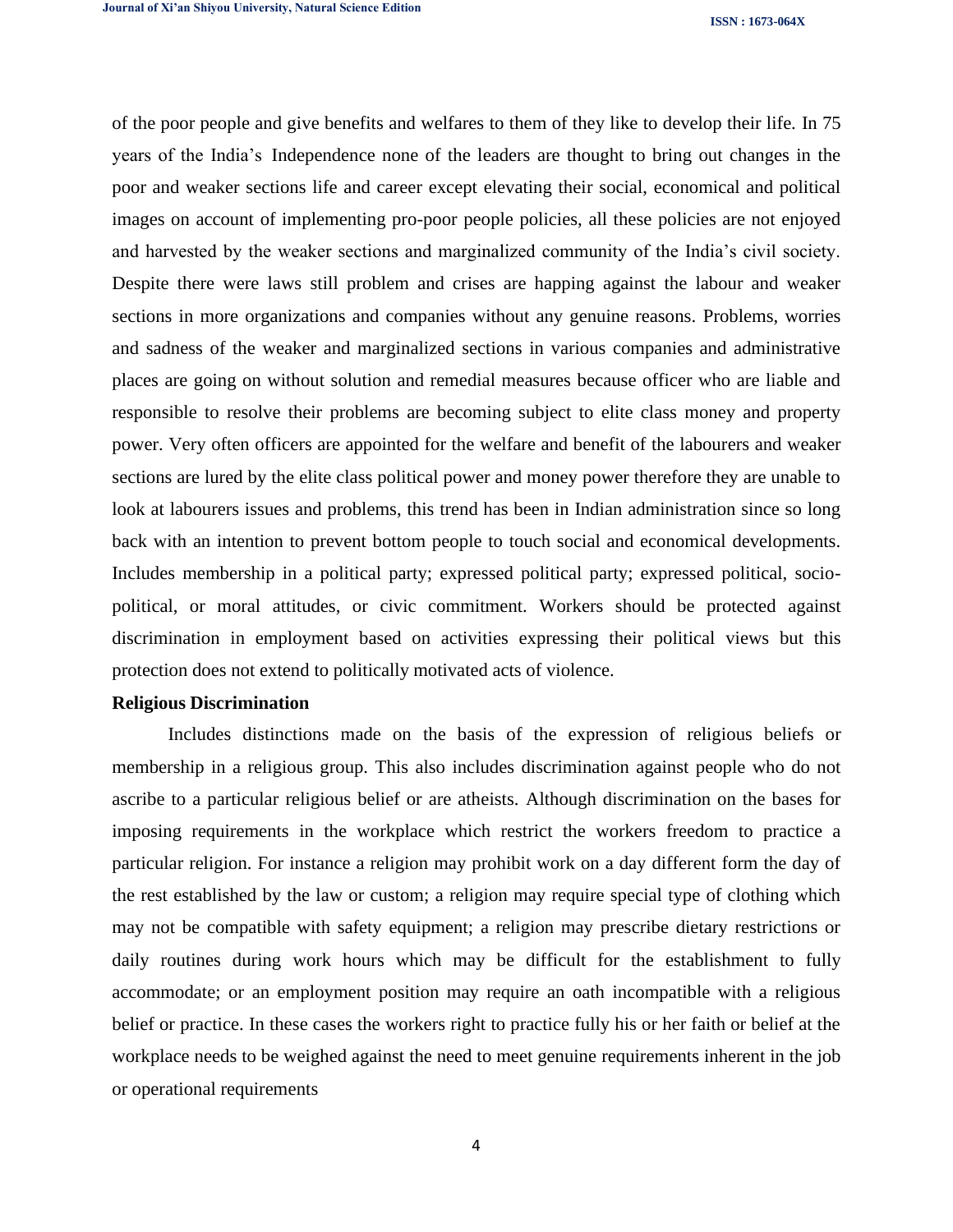**ISSN : 1673-064X**

### **Discrimination based on Gender**

Major problems of the labourers in Puducherry small scale industries fewer wages for more work. Works are done on contract basis without safety and guarantee. Unfair treatment is performed by the company or industry owners. Weaker section's workers respects and dignity are insulted and disrespected. Weaker section's women rights, dignity and life are spoiled by the company's authorities and officers on account of giving work to them. Most of companies officers and authorities are maltreating poor class people especially women in insulting ways on account of they are defending of higher authority work. No safety and security in all the companies for the weaker sections women people though there were law to protect them. Weaker social and economic status of the weaker sections community is paving way to encourage officers to treat indecently in insulting ways. Most of workers are working on contract and daily wage basis without any pension, allowances and guarantee even in this contemporary ways. Most of weaker sections women's life are lured and spoiled by the elite officer's money and job powers.

# **General Problems of work force in Puducherry Union Territory**

In the Puducherry region maximum number micro, cottage and small scale units run by the native rich peoples and they fix unlawful or unregistered certain norms and regulations of their industries in region.

No job promotion, job security, guarantee, no fixed salary, long work time and job other additional benefits in the work place. The job satisfactions of workers are not fulfilling in the private sectors as the government recognized companies. This leads to unable to run family and meet their family commitments in their life.

All companies like micro, cottage, small scale and medium scale, workers rights and human rights are violated and spoiled by the officers and work in charges. In some industries make partiality in providing jobs and to allotting the work and treating the workers on account of caste, color, race, religion and community. Such ways the working labuor force meet the discriminations in the working place.

# **Remedial Measures**

Though there were laws to protect workers' rights from small company to large company which must be used properly to protect their rights against managerial categories from mall treatments.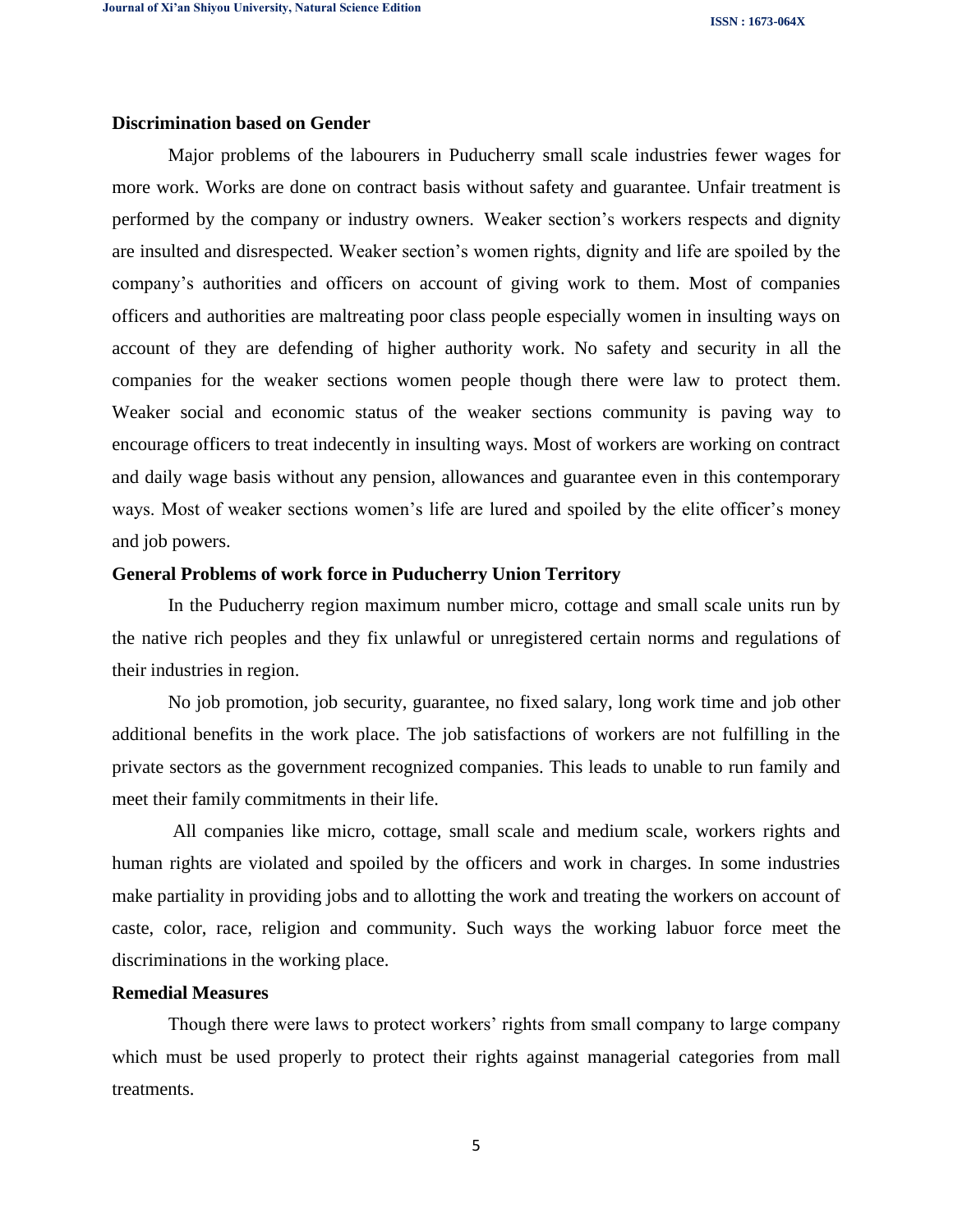The government maintained the complaint register at the office of labuor welfare and police station for the registration of the complaint against the offenders. As soon as workers are registered complaints in the police station and labour office it must take case to settle their problems with in stipulated time of the concern industries without corruptions from the company or administration.

There must steady and cemented law to without failure toward protecting labourers' rights in all types of companies. The government and ministry of labuor welfare departmental officers have to properly execute their power to protect laborer's rights and laws when they face discriminations from the industries. Government needs to protect all types of employee with job security, insurance, gratuity and other benefits with protection of workers. Adequate attention must be provided to employee's welfares in all range of industries and employee's problems must be resolved as soon as possible without any bias.

#### **Conclusion**

There were lot of law and remedial measures regarding to protect the workers' rights, and other dignity oriented issues in all industries, for protection of workers of their work places. The discrimination are played in some industries not in all industries, and any have they should monitored by the government and related department. The government ensure the labuors safety, human rights and without affecting the industries production and welfare of owners.

#### **References:**

- Adeyemi, S.L. and Badmus, A.L. (2001)."An Empirical Study of Small Scale Financing, Nigeria, Journal of Unilorin Business School, 1(1).
- Basu, K. (2000), "The intriguing relation between adult minimum wage and child labour," in The Economic Journal, Vol 110, No 462, (Mar, 2000), Oxford: Blackwell Publishers.
- Dorman, P. "Child labour in the developed economics". Geneva: ILO-IPEC working paper,2001.
- Fassa, A.G., et. Al. (2000), "Child labour and health, problems and perspectives" in International Journal of Occupational and Environmental Health, Vol 6, No 1, Jan-Mar 2000, Philadelphia.
- Haspels, N. and Michele Jankanish, (2000), Action against Child Labour. Geneva: ILO, International Programme on the Elimination of Child labour Geneva, 2000.
- Jaiswal, P. (2000), Child labour, a sociological study. New Delhi: Shipra Publications, 2000.
- Julizaerma, M.K. and Z.M. Sori (2012). "Gender Differences in the Boardroom and Firm Performance of Malaysian Public Listed Companies", Procedia-Social and Behavioral Sciences 65: 1077-1085.